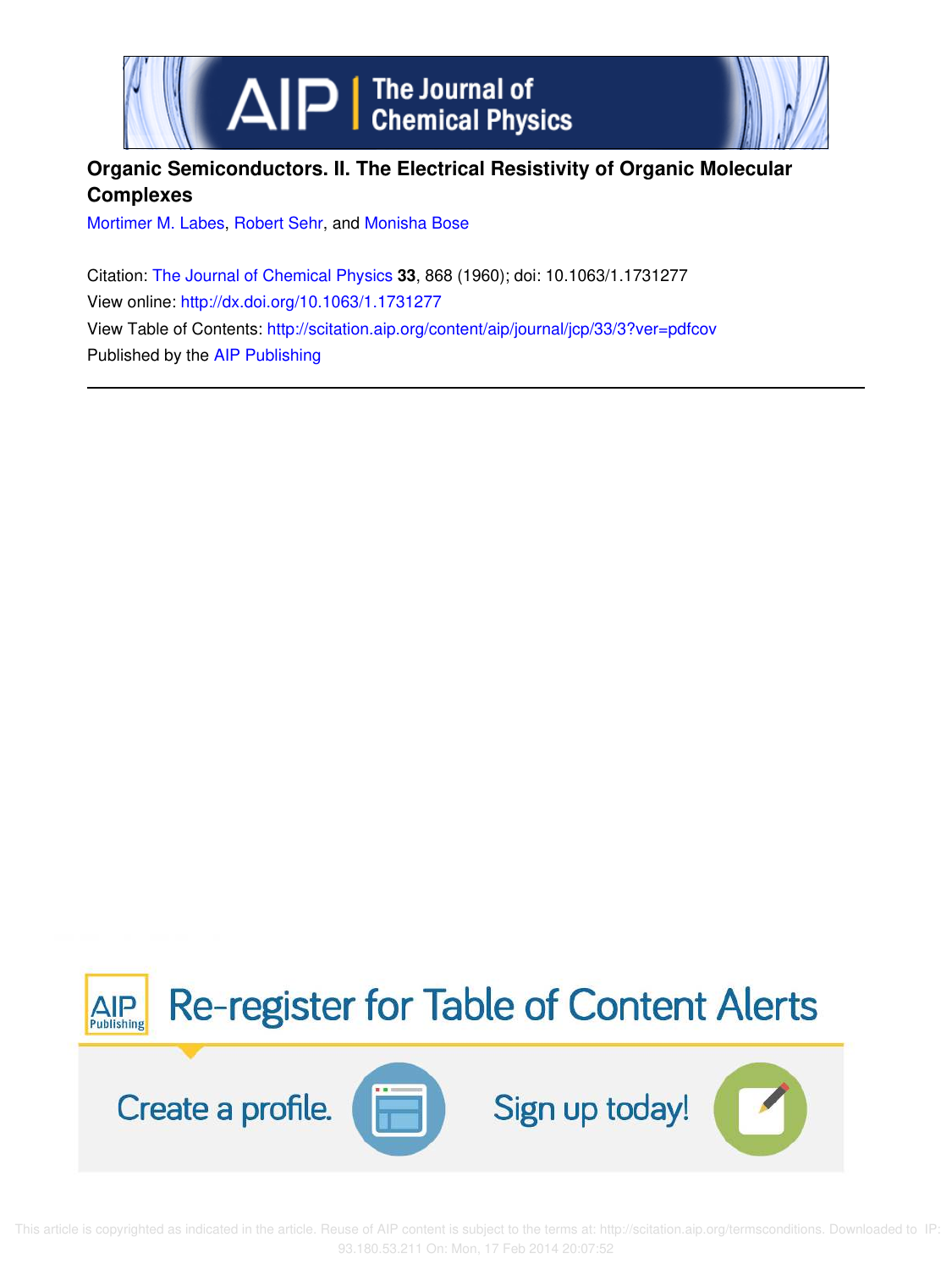## Organic Semiconductors. II.\* The Electrical Resistivity of Organic Molecular Complexes

MORTIMER M. LABES, ROBERT SEHR, AND MONISHA BOSEt

*The Franklin Institute, Laboratories for Research and Development, Philadelphia* 3, *Pennsylvania* 

(Received April 19, 1960)

Thirty molecular complexes involving quinones, halogens, polynitroaromatics, or tetracyanoethylene as electron acceptors and aromatic hydrocarbons or substituted aromatics as electron donors have been prepared and the room temperature electrical resistivities measured on compressed microcrystalline material. A lowering of electrical resistivity is generally associated with complex formation. The results are discussed in terms of crystal structure and charge transfer complex theory.

#### I. INTRODUCTION

**M**OLECULAR complexes can be formed from the interaction of a wide variety of molecules, I interaction of a wide variety of molecules, primarily aromatics which can behave as electron donors  $(D)$  with electron acceptors  $(A)$  such as quinones, halogens, and nitro-compounds.<sup>1</sup> The present concept of the nature of these complexes, based on the charge transfer or donor acceptor interaction theory, was developed by Mulliken.<sup>2</sup> This theory has recently been reviewed by McGlynn<sup>1b</sup>; briefly, the ground state of a 1:1 complex can be described by a wave function  $\psi_n$ , given by

$$
\psi_n(D, A) = a\psi_0(D, A) + b\psi_1(D^+A^-). \tag{1}
$$

 $\psi_0$  designates a no-bond wave function;  $\psi_1$  represents a "dative bond" wave function, corresponding to a transfer of an electron from  $D$  to  $A$ . The excited state wave function  $\psi_E$  is given by

$$
\psi_E(D, A) = a^* \psi_1(D^+ A^-) - b^* \psi_0(D, A). \tag{2}
$$

For weak molecular complexes  $a \gg b$ ,  $|a| \approx 1$ ,  $|b| \approx 1$ 0, so that  $\psi_n$  has essentially no bond character and  $\psi_E$ has essentially ionic character. For primarily ionic complexes, the ground state wave function is given by Eq.  $(1)$ , with  $b>a$ .

A few of these molecular complexes have been observed to have resistivities many decades lower than conventional organic materials. Our investigation has concerned itself with examining the generality of this observation, a thorough study of several semiconductor parameters on some typical representatives, and a contribution to an understanding of the mechanism of semiconduction in organic molecular solids. This paper concerns itself with the first of these questions.

#### II. EXPERIMENTAL

#### Apparatus

The apparatus employed in performing the electrical measurements has already been described<sup>3</sup>; the most convenient sample holder which we have devised is pictured in Fig. 1.

#### Materials

The following materials were purified by simple recrystallizations to constant melting point; hexamethylbenzene, dimethoxybenzene,  $p$ -anisidine,  $p$ phenylenediamine, quinhydrone, chloranil, 1,3,S-trinitrobenzene, picric acid, 2,4,7 -trinitrofluorenone. Tetracyanoethylene was kindly supplied by E. 1. Dupont de Nemours & Company. 1,5-Diaminonaph-



<sup>3</sup> M. M. Labes, R. Sehr, and M. Bose, J. Chem. Phys. 32, 1570  $(1960)$ .

 This article is copyrighted as indicated in the article. Reuse of AIP content is subject to the terms at: http://scitation.aip.org/termsconditions. Downloaded to IP: 93.180.53.211 On: Mon, 17 Feb 2014 20:07:52

<sup>\*</sup> These results were presented at the Princeton University Conference on Semiconduction in Molecular Solids, February 16-17,1960.

t Visiting Research Associate from the Department of Chemistry, University of Calcutta, India.

<sup>&</sup>lt;sup>1</sup>For recent reviews see (a) L. J. Andrews, Chem. Revs. 54, 713 (1954); (b) S. P. McGlynn, *ibid.* 58, 1113 (1958). <sup>2</sup> R. S. Mulliken, Rec. trav. chim. 75, 845 (1956), and earlier

papers cited therein.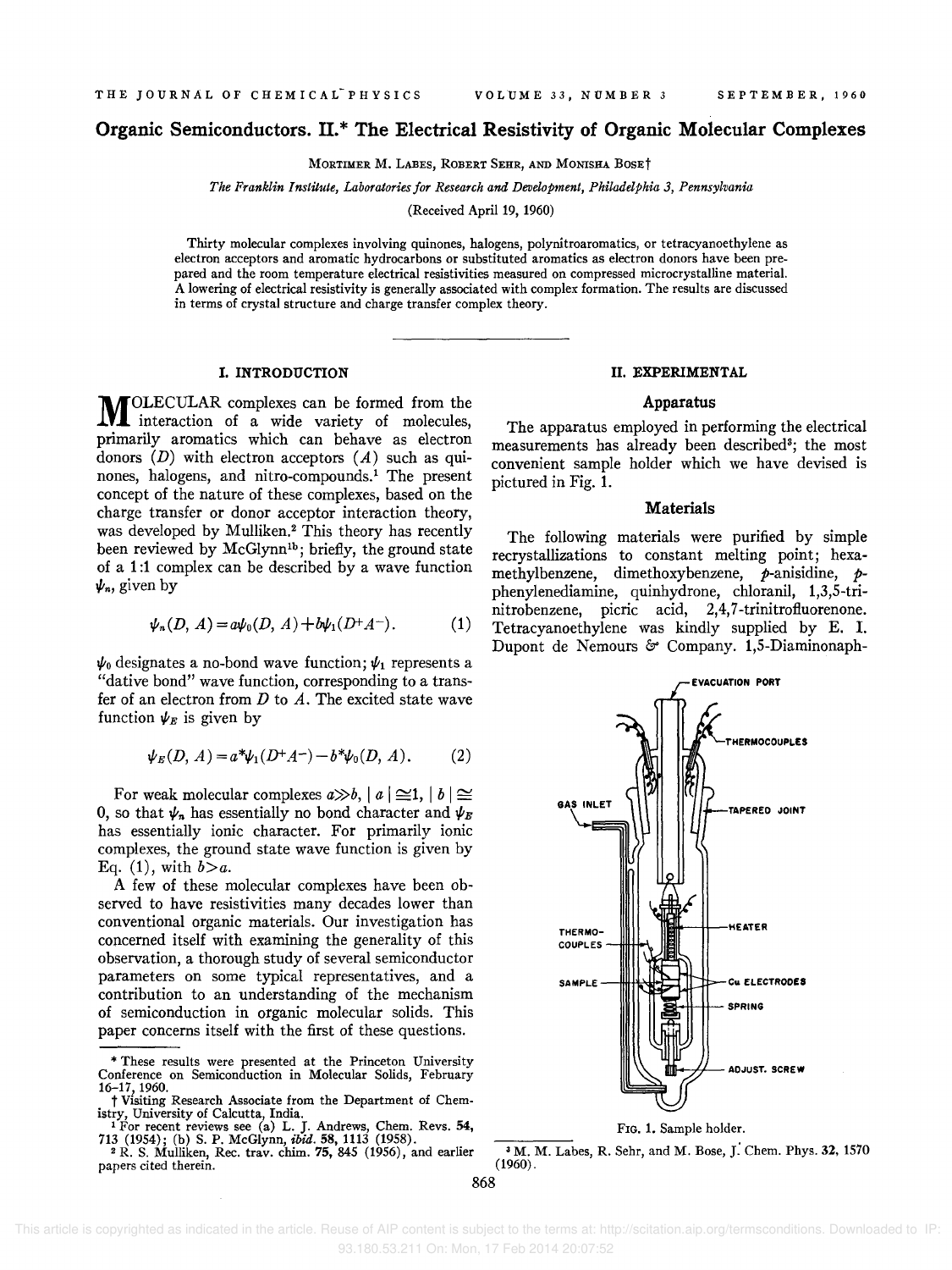| Compound $(A-B)$                                | Molar<br>ratio<br>A:B | dc<br>Room temp.<br>resistivity<br>ohm cm | Temp.<br>range<br>°C | $E^{\bullet}$<br>ev | Compounding<br>conditions | Reference |
|-------------------------------------------------|-----------------------|-------------------------------------------|----------------------|---------------------|---------------------------|-----------|
| Perylene-Br <sub>2</sub>                        | 1:2.2                 | 7.8                                       | $-20$ to $-170$      | 0.13                | g                         | 13        |
| Pyranthrene-Br2                                 | 1:1.7                 | 220                                       | $-20$ to $-170$      | 0.20                | g                         | 13        |
| Violanthrene-Br2                                | 1:2.3                 | 66                                        | $-20$ to $-170$      | 0.20                | g                         | 13        |
| Violanthrene-I <sub>2</sub>                     | 1:2                   | 45                                        | $-20$ to $-170$      | 0.15                | g                         | 13        |
| Violanthrene-I <sub>2</sub>                     | 1:2                   | 45                                        | 10 to 60             | 0.14                | g                         | 13        |
| $P$ yrene- $I_2$                                | 1:2                   | 75                                        | .                    | 0.22                | g                         | 14a       |
| Perylene-I <sub>2</sub>                         | 2:3                   | 8                                         | $\cdots$             | 0.03                | g                         | 14a       |
| Dimethylaniline-chloranil                       | $\cdots$              | 10 <sup>9</sup>                           | $\cdots$             | 0.45 <sup>b</sup>   | $\cdots$                  | f         |
| Dimethylaniline-bromanil                        | المعاملة              | 10 <sup>9</sup>                           | .                    | 0.45 <sup>b</sup>   | $\cdots$                  | f         |
| Dimethylaniline-iodanil                         | $\ddotsc$             | 10 <sup>8</sup>                           | .                    | 0.45 <sup>b</sup>   | $\cdots$                  | f         |
| $p$ -Phenylenediamine-chloranil                 | $\cdots$              | $10^{6c}$                                 | $-10$ to 20          | 0.50                | $\ddotsc$                 | 12        |
| $p$ -Phenylenediamine-chloranil                 | 3:2<br>5:3            | 10 <sup>7</sup>                           | $-25$ to 55          | 1.15                | ħ                         | 3         |
| Li Anthracene <sup>d</sup>                      | 1.16:1                | $10^{11}$                                 | 25 to 50             | 1.34                | i                         | 11a       |
| K-anthracene <sup>d</sup>                       | 1.18:1                | $10^{11}$                                 | 25 to 50             | 1.12                | i                         | 11a       |
| Na-anthracened                                  | 2.12:1                | 10 <sup>8</sup>                           | 25 to 50             | 0.63                | i                         | 11a, 11b  |
| Na-3:4 benzoquinoline <sup>®</sup>              | 1.5:1                 | $10^{10}$                                 | .                    | 0.35                |                           | 11e       |
| 3:4-benzoquinoline-Br <sub>2</sub> <sup>e</sup> | 1:2.8                 | 10 <sup>6</sup>                           | .                    | 0.37                |                           | 11e       |

TABLE I. Literature data on electrical resistivity of molecular complexes.

<sup>a</sup> Calculated from  $\rho = \rho_0 \exp(E/2kT)$ .

**b This value given in a private communication cited in footnote 12.** 

e **Resistivity at 0".** 

d Reference gives data at other metal concentrations and also for Na-anthracene which retains ether.

**e Reference gives data on other benzoquinoline isomers and complex compositions.** 

<sup>f</sup>D. D. Eley and H. lnokuchi, *Proceedings of the Third Conference on C.rbon* (Pergamon Press, New York, 1959), p. 91.

<sup>K</sup>Compressed at 200 kg/em' using silver coated metallic cap electrodes.

h Compressed at 42 000 psi  $(3000 \text{ kg/cm}^2)$  using Cu or Pt foil electrodes.

<sup>i</sup> Compressed at 20 kg/cm<sup>2</sup> using Cu or stainless steel electrodes.

<sup>i</sup> Compressed at 8-12 kg/cm<sup>2</sup> using Cu electrodes fitted with Pt caps.

thalene,  $1,8$ -diaminonaphthalene,  $p$ -aminodiphenylamine, and acridine were obtained from Aldrich Chemical Company and used without purification. Iodine was Merck reagent grade; iodine monochloride was Eastman practical. N,N-dimethylamine was freshly distilled *in vacuo* immediately prior to use. Pyrene, perylene, and coronene were purified by the continuous adsorption purification technique of Sangster and Irvine.<sup>4</sup>  $N, N, N', N'$ -tetramethyl- $p$ -phenylenediamine was obtained as the dihydrochloride from B.D.H; the free base was liberated with ammonia and the washed solid dissolved in benzene. The benzene solution was dried, filtered, and used immediately in complex formation.

3,8- and 3,10-diaminopyrene were prepared by the procedure of Vollman *et al.*<sup>5</sup> 3,8-Diaminopyrene was crystallized 3 times from xylene, mp 226-27°; 3,10 diaminopyrene was crystallized 3 times from xylene, and 2 times from toluene, mp 160-62°.

Bromanil and iodanil were prepared according to the procedure described by Jackson and Bolton.<sup>6</sup> Bromanil was recrystallized twice from benzene, mp 299-299.5°. Iodanil was recrystallized twice from ethyl acetate, mp 265-268°. Octoiodo-p-benzoquinhydrone was also prepared by Jackson and Bolton's method.<sup>6</sup>

The complexes were then prepared by mixing the ingredients separately dissolved in solvent, usually benzene; s-tetrachloroethane was a convenient solvent for the iodine complexes of coronene and perylene. The complexes formed immediately from cold solutions, or upon cooling in the cases where hot solvents were used, and were obtained as microcrystalline solids. Occasionally, slow cooling would yield crystals of reasonable size to attempt single crystal measurements (see Table II), but these results are not as yet considered reliable. The complexes were not routinely submitted for analyses except in those cases where detailed study of the temperature dependence of resistivity and other semi-

<sup>6</sup>C. L. Jackson and E. K. Bolton, J. Am. Chern. Soc. 36,301  $(1914)$ .

<sup>&</sup>lt;sup>4</sup> R. C. Sangster and J. W. Irvine, Jr., J. Chem. Phys. 24, 670 (1956).

<sup>&</sup>lt;sup>6</sup> H. Vollman, H. Becker, M. Corell, H. Streeck, and G. Langbein, Ann. 531, 1 (1937).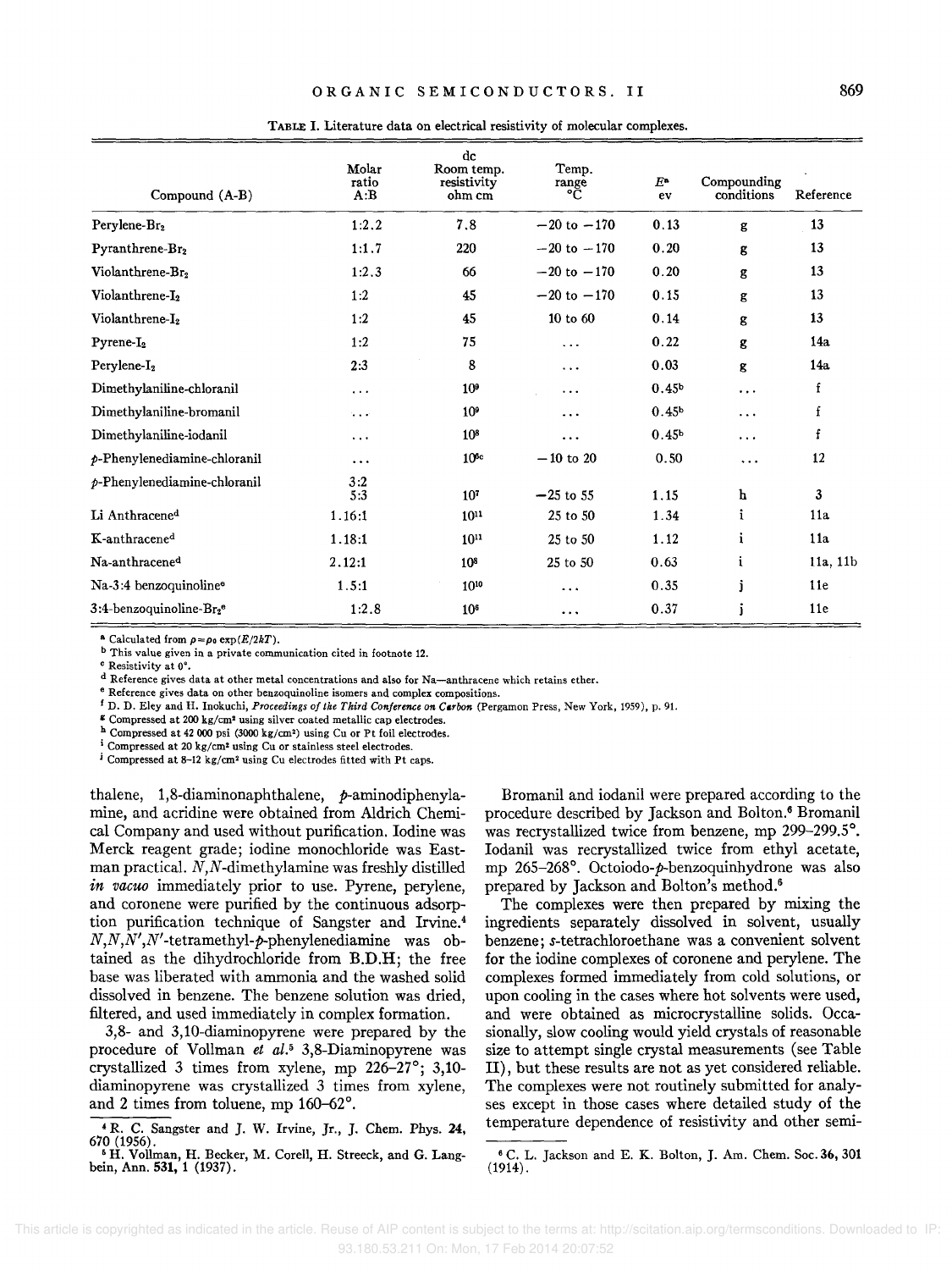| Acceptor                                                                                                                                                                                                                                                                                                                                                                                                                                                              |                              | Donor                                                                                                                                                                                                                                                                                                                                                                                                                                                                                                                                                                     | Resistivity<br>ohm-cm                                                                                                                                                                                                                                                                                                                                                                                                                                               |
|-----------------------------------------------------------------------------------------------------------------------------------------------------------------------------------------------------------------------------------------------------------------------------------------------------------------------------------------------------------------------------------------------------------------------------------------------------------------------|------------------------------|---------------------------------------------------------------------------------------------------------------------------------------------------------------------------------------------------------------------------------------------------------------------------------------------------------------------------------------------------------------------------------------------------------------------------------------------------------------------------------------------------------------------------------------------------------------------------|---------------------------------------------------------------------------------------------------------------------------------------------------------------------------------------------------------------------------------------------------------------------------------------------------------------------------------------------------------------------------------------------------------------------------------------------------------------------|
| Tetracyanoethylene<br>Tetracyanoethylene<br>Tetracyanoethylene<br>Tetracyanoethylene<br>Chloranil<br>Chloranil<br>Chloranil<br>Chloranil<br>Chloranil<br>Chloranil<br>Chloranil<br>Chloranil<br>Chloranil<br>Chloranil<br>Chloranil<br>Chloranil<br><b>Bromanil</b><br><b>Bromanil</b><br>Iodanil<br>Iodanil<br>Iodine<br>Iodine<br><b>Iodine</b><br>Iodine monochloride<br>1,3,5-Trinitrobenzene<br>1,3,5-Trinitrobenzene<br>Picric acid<br>2,4,7-Trinitrofluorenone | Quinhydrone                  | Pyrene<br>Perylene<br>Hexamethylbenzene<br>Dimethoxybenzene<br>Pyrene<br>Perylene<br>Hexamethylbenzene<br>$N, N$ -Dimethylaniline<br>$p$ -Phenylenediamine<br>1,5-Diaminonaphthalene<br>1,8-Diaminopaphthalene<br>$p$ -Aminodiphenylamine<br>$N, N, N', N'$ -Tetramethyl- $p$ -phenylenediamine<br>3,8-Diaminopyrene<br>3,10-Diaminopyrene<br>$\nu$ -Anisidine<br>$p$ -Phenylenediamine<br>3,8-Diaminopyrene<br>$p$ -Phenylenediamine<br>3,8-Diaminopyrene<br>Coronene<br>Pervlene<br>Acridine<br>Acridine<br>$N, N$ -Dimethylaniline<br>Coronene<br>Coronene<br>Coronene | $10^{8a}$ , $10^{10}$<br>$10^{8a}$ , $10^{11}$<br>$10^{11}$<br>$10^{11}$<br>$10^{11}$<br>10 <sup>8</sup><br>$10^{11}$<br>$10^{10}$<br>10 <sup>7</sup><br>$10^{11}$<br>$10^{11}$<br>$10^{10}$<br>10 <sup>9</sup><br>10 <sup>4</sup><br>10 <sup>6</sup><br>$10^{11}$<br>1010<br>$10^{3}$<br>$10^{11}$<br>10 <sup>e</sup><br>10 <sup>9</sup><br>10<br>$10^{13}$<br>$10^{13}$<br>$10^{8a}$ , $10^{11}$<br>$10^{13}$<br>$10^{12}$<br>$10^{12}$<br>$10^{11}$<br>$10^{11}$ |
|                                                                                                                                                                                                                                                                                                                                                                                                                                                                       | $Octoiodo-p-benzquinhydrone$ |                                                                                                                                                                                                                                                                                                                                                                                                                                                                                                                                                                           |                                                                                                                                                                                                                                                                                                                                                                                                                                                                     |

TABLE II. Room temperature electrical resistivities of molecular complexes.

\* Initial attempts at single crystal measurements; we do not as yet consider these values reliable.

conductor properties were undertaken. Hence the values should be considered and are given as order of magnitude values.

#### RESULTS AND DISCUSSION

The literature concerned with measurements of electrical resistivity for molecular complexes is summarized in Table I. Some of the reports do not give details of measuring apparatus, condition of compression, or electrode materials, making comparison of results rather difficult. Table II lists 30 complexes we have studied. Our values agree within an order of magnitude with the literature values for the three compounds we have reinvestigated: perylene- $I_2$ , dimethylaniline-chloranil, p-phenylenediamine-chloranil. It can be seen that a lowering of electrical resistivity is generally associated with complex formation. We have not been able to find any new donor-acceptor systems with resistivities as low as the aromatic amine-tetrahalogen-p-benzoquinone or aromatic hydrocarbon-halogen systems, and most of our work involved the preparation and screening of a series of amino substituted hydrocarbons complexed with the tetrahalogen-p-benzoquinones. In addition to having low resistivities, these complexes appear to be more stable than the tetracyanoethylene or halogen complexes.

It is important to consider whether there are any changes in the molecular crystal of an aromatic charge transfer complex as compared with the parent hydrocarbon. In hydrocarbons like coronene and ovalene, the perpendicular distance between successive molecular planes is very close to the interplanar distance found in graphite, 3.4 A, the normal van der Waals approach. This also applies to other large molecules with aromatic character such as the phthalocyanines. In the case of smaller aromatic molecules, the distances are a little greater, varying from about 3.5 to 3.7 A.7

A good possibility is that the basic structural feature which differentiates a molecular complex crystal having resistivities lower than conventional organic materials from a pure hydrocarbon crystal is a chain-like structure with large regions of parallel positioning of molecular planes, and an alternation of sites with donor (positive) and acceptor (negative) character. There is not a significant decrease in interatomic distances between molecular planes in general but the molecular planes are much closer to having a common chief axis. In the complexes which exhibit the lowest resistivities, there may, however, be some decrease in distance between planes. We still consider two types of complexes which seem to have a chain-like structure; aromatic hydrocarbon-halogen complexes, and an aromatic hydrocarbon-quinone complex.

<sup>7</sup> J. M. Robertson, *Organic Crystals and Molecules* (Cornell University Press, Ithaca, New York, 1953).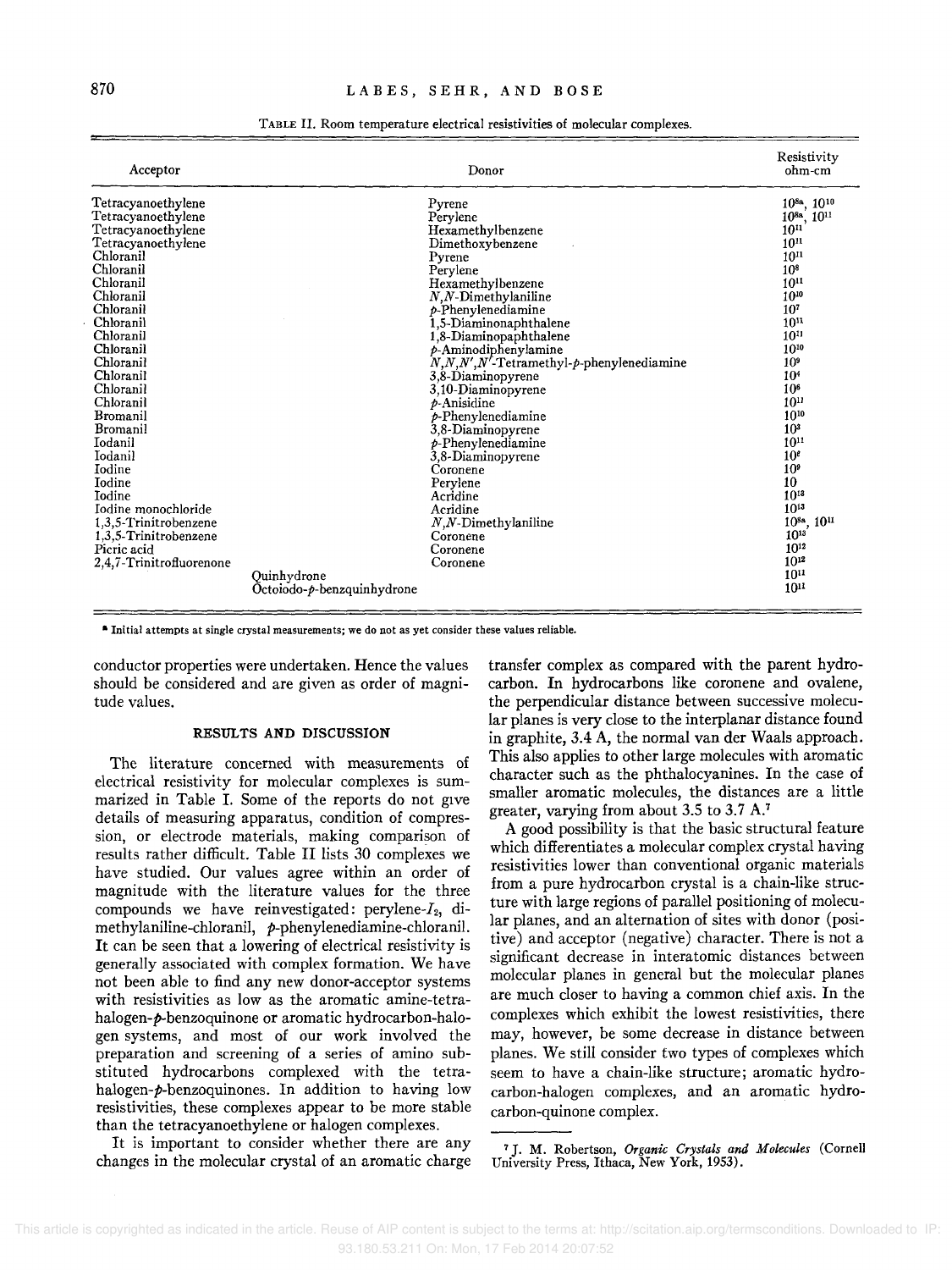Hassel<sup>8a</sup> has succeeded in determining the crystal structure of the 1:1 benzene-bromine charge transfer complex at  $-40^{\circ}$  to 50°C. Here the bromine atoms are symmetrically situated on the common chief axis of two neighboring benzene rings. The crystal is built up of chains consisting of alternating benzene and bromine molecules. No change in the Br-Br distance (2.36) A) is found. The distance to the center of the nearest benzene ring is 3.36 A. Each bromine atom is symmetrically situated with respect to all  $C-C$  bonds. A steep fall in x-ray intensities at increasing reflection angles is observed indicating the weakness of the bond. The benzene-chlorine complex<sup>8b</sup> has a similar structure, the CI-Cl distance being 1.99 A, and the distance from one particular chlorine atom to the nearest benzene plane (3.28 A) a little shorter than the corresponding bromine compound.

According to Harding and Wallwork,<sup>9f</sup> in the chloranil-hexamethylbenzene complex, it is impossible for a pair of hexamethylbenzene molecules, one on either side, both to approach close enough for  $\pi$  orbital overlap to occur over the whole of the area of the  $C_6$  rings. A compromise is made; one-half of the chloranil molecule interacts strongly with the molecule above it; one-half interacts strongly with the molecule below leading to a zig-zag arrangement. The perpendicular spacing between the molecules is about 3.5 A. Thus the component rings of molecular complexes, although parallel, do not necessarily have coaxial orientations. This picture has, however, been seriously criticized<sup>10</sup> as to structural detail, so that the only clear case of chainlike structure is that of the aromatic hydrocarbonhalogen complexes.

Theoretical evidence shows that the structure with perfect coaxial orientation is not the most favored for the hypothetical benzene-benzene complex.<sup>2</sup> The more favored structures can be obtained by sliding one ring parallel to the other for a distance of approximately an angstrom. In practice each case must be examined separately since a compromise between polarization bonding and steric repulsion is reached, which may then be further modified by specific interactions such as hydrogen bonding.9d

There are, of course, many complexes in which parallel stacking does not occur or deviations from parallel stacking occur either as a result of steric repulsion or specific interactions. In the aza-aromatichalogen or amine-halogen complexes ("n-type" or

"onium" complexes), the charge transfer interaction is localized, leading to primarily an ionic bond between tertiary nitrogen-halogen. X-ray studies<sup>8</sup> show a very short distance from tertiary nitrogen to directly bonded halogen atoms which is not much longer than an ordinary covalent bond, and the arrangement donor atomhalogen-halogen is linear.

Although the complexes of diaminonaphthalene had higher resistivities than those of  $p$ -phenylenediamine, diaminopyrene complexes have been found to have quite low resistivities. Thus the fact that one might expect larger aromatic ring systems to interact to give lower resistivity complexes can easily be obscured by possible structural and composition differences. The two isomeric diaminopyrenes, for example, form complexes of quite different composition and have quite different resistivities. Further work on complexes of this type is in progress.

It was our observation that complexes which are primarily ionic in nature and that would be expected to have the linear arrangement of N-halogen-halogen atoms discussed above had very high resistivities. This is in disagreement with the results of Ubbelohde *et al.*<sup>11e</sup>

We also found that complexes involving the polynitroaromatics had, typically, high resistivities. There is evidence that there is deviation from parallel plane stacking with the anthracene-l,3,5-trinitrobenzene complex.9g However, the observation which points out most clearly the difficulties in making generalizations regarding correlations of chemical structure and electrical properties is our study of the coronene-iodine complex. The fact that the resistivity of this halogenhydrocarbon complex is 7 orders of magnitude higher than halogen complexes of hydrocarbons both smaller and larger than coronene is puzzling. In light of this observation, other results involving measurements of very few compounds with a given electron acceptor must not be considered as necessarily describing that class of complexes. It is clear that crystal structure is of great importance and may profoundly influence the electrical properties.<sup>11f</sup>

The aromatic amine-tetrahalogen-p-benzoquinone complexes have been called biradical molecular compounds, because of their paramagnetism. Bijl, Kainer, and Rose-Innes<sup>12</sup> consider this a case of complexing in which the ionic state is the lowest state because A and

<sup>&</sup>lt;sup>8</sup> (a) O. Hassel, J. Mol. Phys. 1, 241 (1958); (b) O. Hassel<br>and H. Stromme, Acta Chem. Scand. 13, 1781 (1959).<br> $^{9}$  (a) J. S. Anderson, Nature 140, 583 (1937); (b) K. Nakamoto,<br>J. Am. Chem. Soc. 74, 1739 (1952); (c) H.

<sup>&</sup>lt;sup>11</sup> (a) W. A. Holmes-Walker and A. R. Ubbelohde, J. Chem. Soc. 1954, 720; (b) J. P. V. Gracey and A. R. Ubbelohde, *ibid.* 1957, 911; (d) 1957, 918; (e) 1957, 982.

<sup>11(</sup>f) *Note added in proof:* Preliminary results of a study of the structure of the coronene-iodine complex (R. Pepinsky, private communication) indicate that the crystal does not have alternate coronene and iodine molecules in a stack, but rather may have alternate stacks of coronene and iodine molecules. This would explain the relatively high resistivity. Another paper which also<br>discusses semiconductivity and crystal structure in these com-<br>plexes has just appeared. See D. D. Eley, H. Inokuchi, and M. R.<br>Willis, Disc. Faraday Soc.

<sup>30, 765 (1959).</sup>